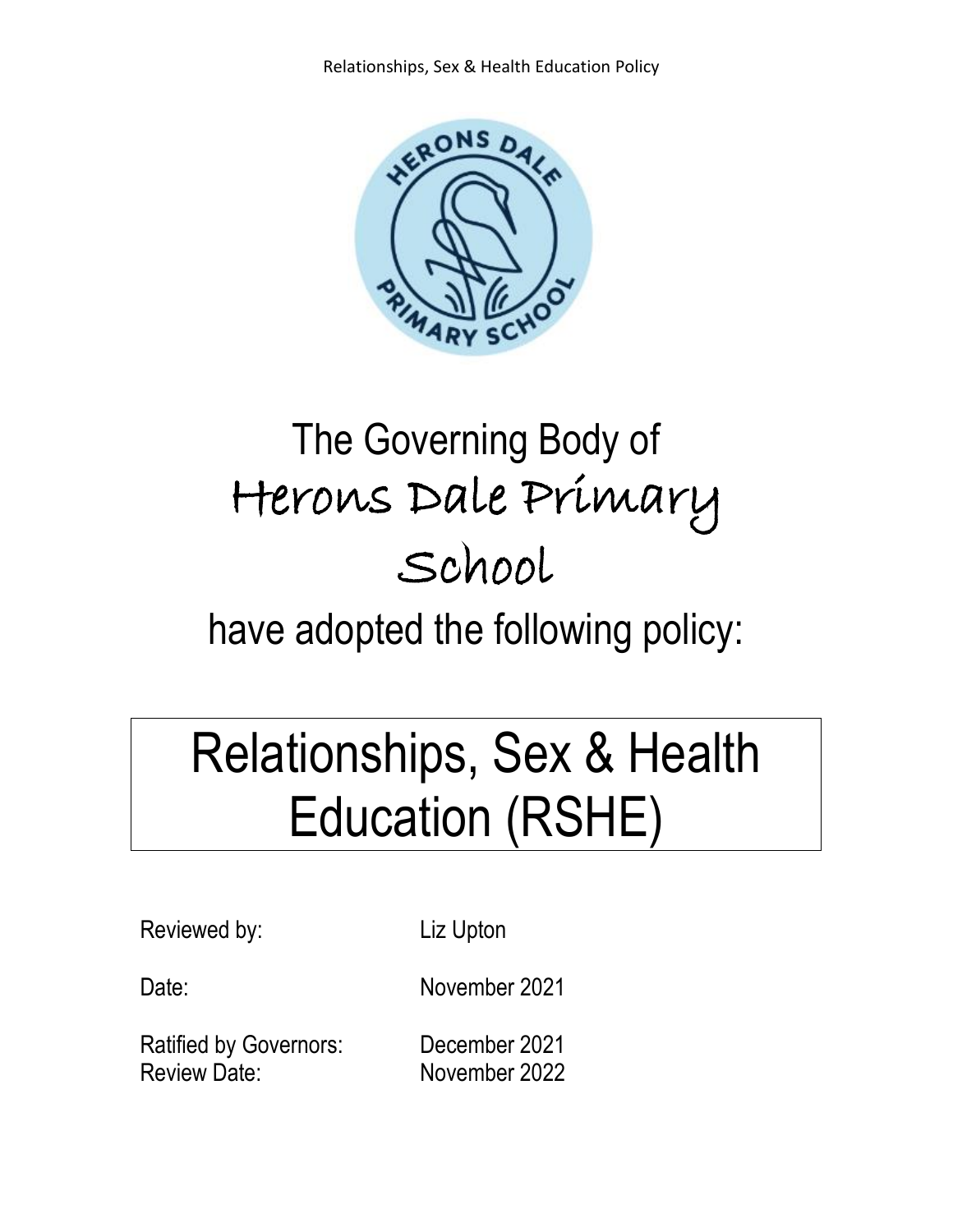# **Introduction**

Herons Dale School is a Special Primary School in Shoreham which caters for pupils with a diverse range of needs, including PMLD, CLDD, SLD, MLD and ASD. We believe 'Communication is the key' to success and everything we do is geared towards developing language and communication skills. We are keen to make our children aware of the importance of Personal, Social, Health Education (PSHE) in their everyday lives and these skills are a vital part of our curriculum. It is important for us to provide the PSHE skills that will be invaluable in later life.

The teaching of Relationships, Sex & Health Education (RSHE) falls within the curriculum area of PSHE. At Herons Dale School, we strive to maximize every possible opportunity to deliver good quality PSHE and within this RSHE. This policy outlines the teaching, organisation, and management of the RSHE taught and learnt at Herons Dale School. The implementation of this policy is the responsibility of all the teaching staff.

# **Rationale and Aims**

At Herons Dale School we help all our pupils to achieve their full potential by providing a broad, balanced, relevant, and inclusive curriculum. We ensure that all our children are given access to a curriculum which is fully inclusive, regardless of race, gender, religion, or ability. We help all pupils to show consideration for themselves, each other, and the wider community.

# **At Herons Dale School, RSHE contributes to the curriculum for PSHE by ensuring that all children:**

- Develop confidence in talking, listening, and thinking about feelings and relationships
- Are encouraged to explore values, attitudes, and personal relationships
- Can differentiate between boys and girls
- Can name parts of the body and describe how their bodies works
- Are prepared for puberty
- Are aware that some parts of their (and other peoples') bodies are private
- Are empowered to feel confident about taking ownership of their bodies
- Develop self-esteem and self-awareness
- Know ways to stay safe and ask for help and support

RSHE will promote pupils' self-esteem and emotional well-being and help them to form and maintain worthwhile and satisfying relationships based on respect for themselves and for others at home, at school, at work and in the community.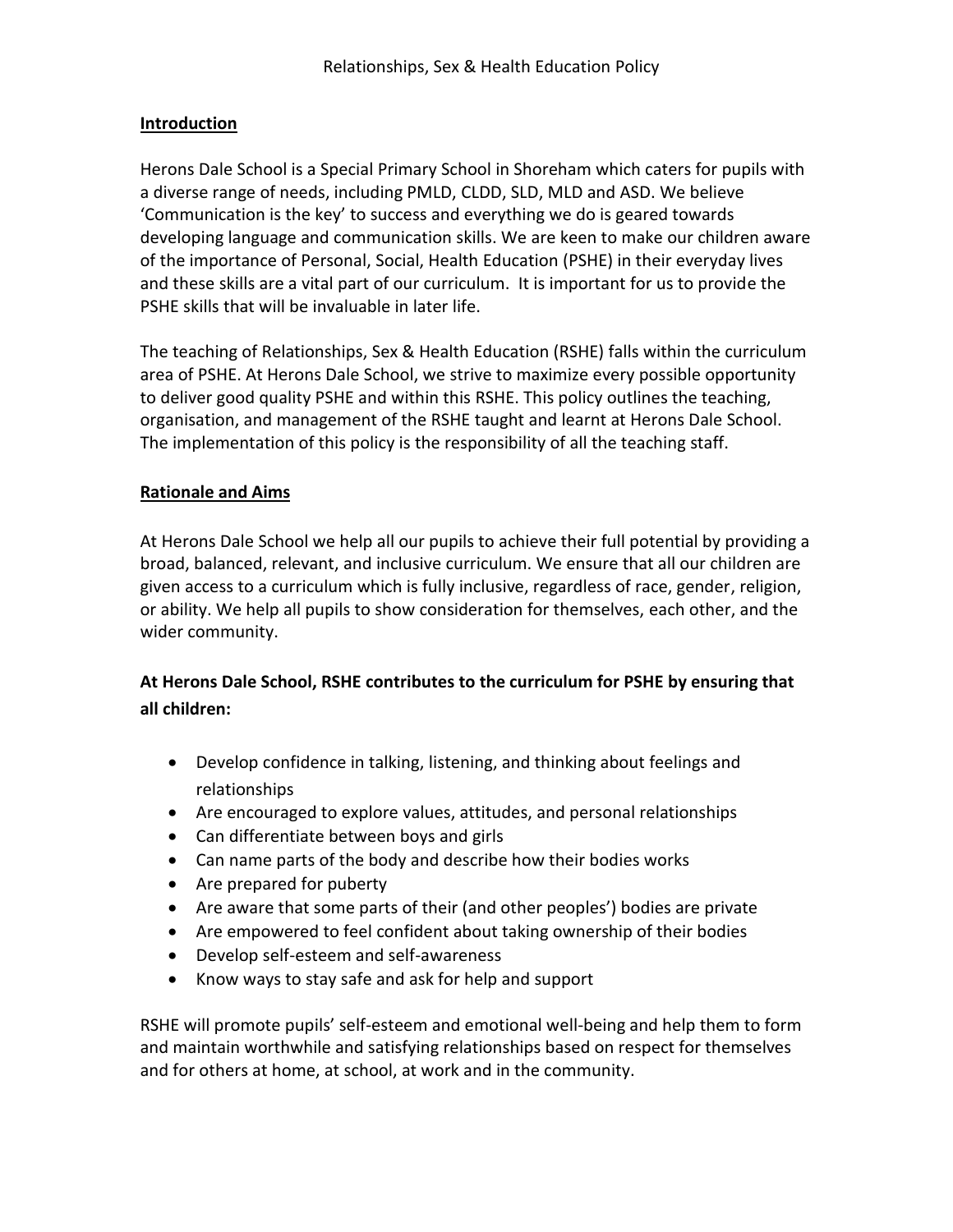# **Herons Dale School Aims**

**H**appy days filled with learning

A happy and relaxed child will be able to engage in all learning.

**E**xperiences which develop a fit and healthy lifestyle

A variety of strategies and approaches in the delivery of PSHCE ensures that this is the case.

**R**elevant, broad, balanced, creative and inclusive curriculums

Herons Dale teachers use a range of curriculums to ensure that all children have the opportunity to develop skills in all relevant areas of the PSHCE curriculum at their own level.

**O**pportunities to be part of the community

Pupils participate in a range of events such as carol singing, fundraising days, shoebox appeal etc. in order to develop awareness of and contribute to the wider community. **N**urturing relationships

Achievements in PSHCE are celebrated together and where appropriate, our pupils are encouraged to work collaboratively and reflect on their learning through sharing work and experiences.

**S**timulating learning environments where pupils feel safe and secure An environment which is underpinned by PSHCE learning and encourages children to develop, rehearse, consolidate and apply their skills in a functional way.

**D**iverse and personalised approaches to learning

Staff work closely with pupils to ensure learning matches their PSHCE needs in the broadest possible sense, whether that be a focus on self-care skills, developing an awareness of relaxation techniques, running nurture groups etc.

**A**ll-encompassing communication

Where possible, activities are supported through the use of different communication pathways including objects of reference, symbols, PECs, pictures, eye-gaze technology, switch sounds and a multi-sensory approach.

**L**ife skills development

Educational Visits provide opportunities for pupils to apply their PSHCE skills in a wider field e.g. taking part in collaborative activities with others

**E**ncouragement and support to have respect, confidence and resilience We always strive to ensure that pupils are able to generalise the skills they have learnt, at a pace which supports the development of confidence, in order to help prepare them for their future.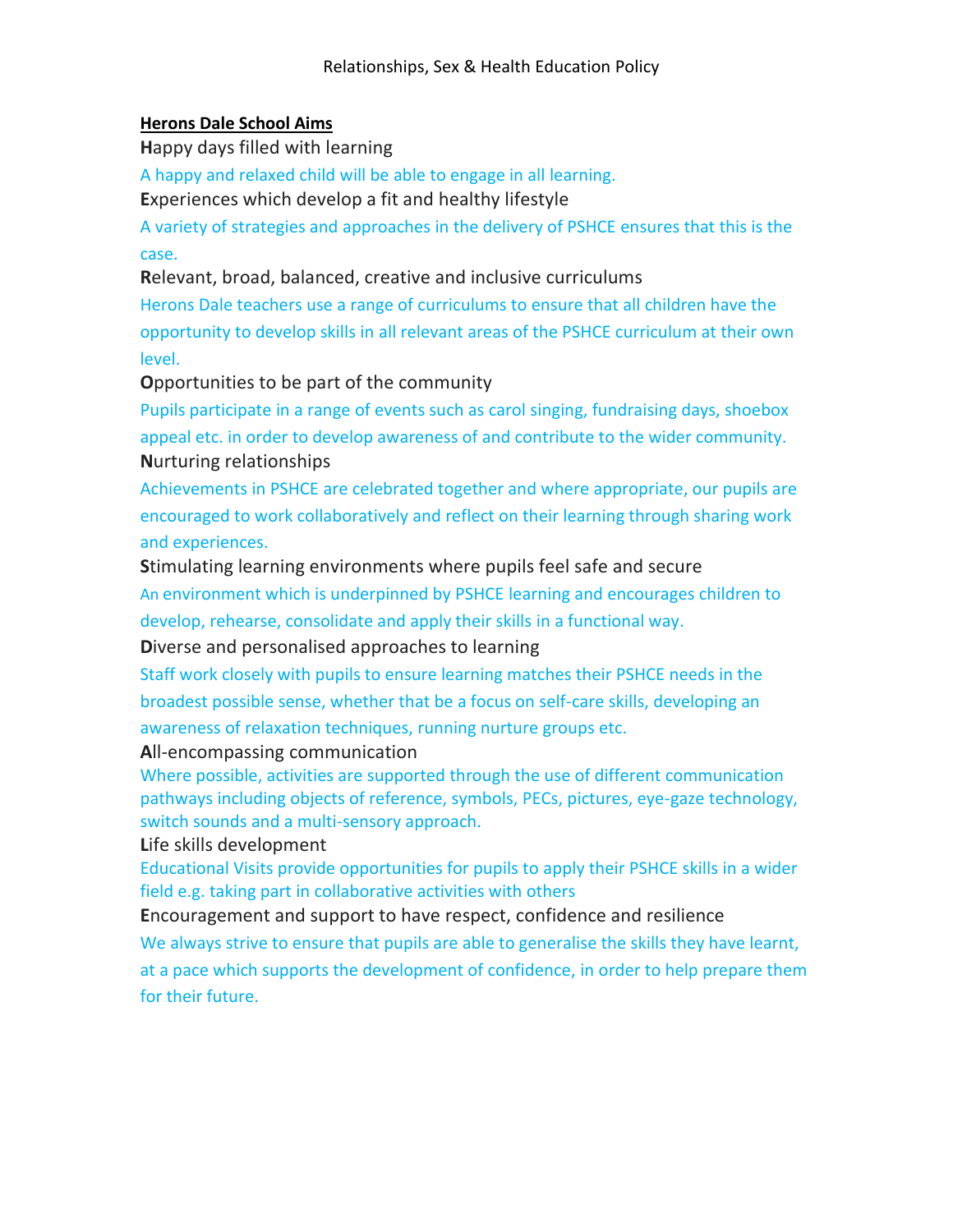# **Legal Requirements for the Provision of Relationships, Sex and Health Education**

**"The Relationships Education, Relationships and Sex Education and Health Education (England) Regulations 2019, made under sections 34 and 35 of the Children and Social Work Act 2017, make Relationships Education compulsory for all pupils receiving primary education and Relationships and Sex Education (RSE) compulsory for all pupils receiving secondary education. They also make Health Education compulsory in all schools."**

"To embrace the challenges of creating a happy and successful adult life, pupils need knowledge that will enable them to make informed decisions about their wellbeing, health and relationships and to build their self-efficacy."

At Herons Dale we believe that RSHE should contribute to preparing pupils for the opportunities, responsibilities, and experiences of adult life.

# **Definition of Relationships Education**

Learning content comes under the following main headings:

- **Families and people who care for me**
- **Caring Friendships**
- **Respectful Relationships**
- **Online relationships**
- **Being Safe**

# **Definition of Health Education**

Learning content comes under the following main headings:

- **Mental Wellbeing**
- **Internet safety and harms**
- **Physical health and fitness**
- **Healthy Eating**
- **Drugs, alcohol and tobacco**
- **Health and prevention**
- **Basic First Aid**
- **Changing Adolescent Body**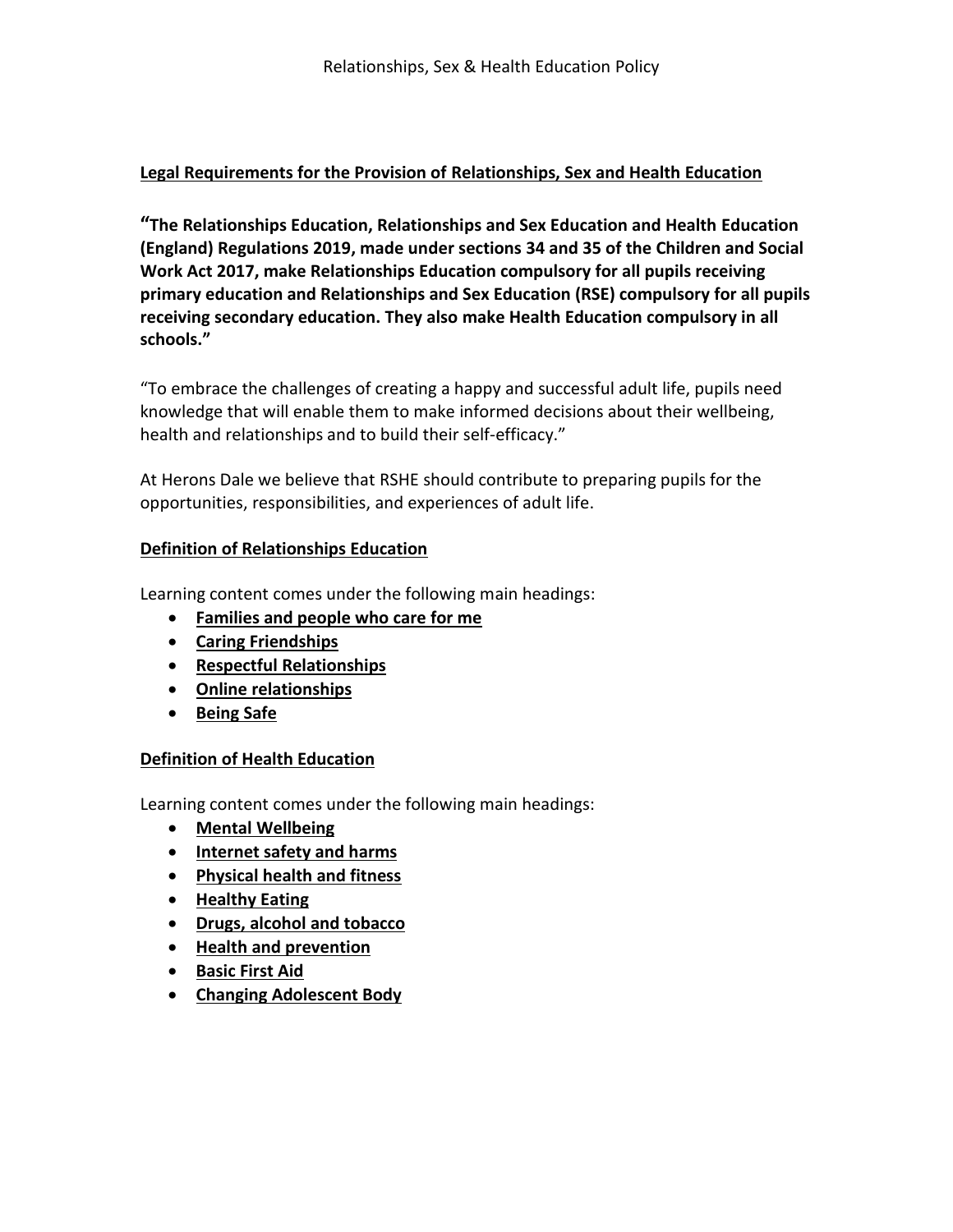#### **Sex Education**

Government guidance states "It is for primary schools to determine whether they need to cover any additional content on sex education to meet the needs of their pupils." If it is decided at Herons Dale that sex education is to be taught to meet the specific needs of certain pupils, then parents must be consulted and parents have a right to withdraw their children. At Herons Dale we cover all aspects of puberty in our primary PSHE curriculum and science content includes the human body as it grows from birth to old age and reproduction in plants and animals. This content meets the needs of our pupils and allows them to understand the transition phase of their ongoing emotional and physical development effectively.

# **The Curriculum**

The school's curriculum is based on the National Curriculum and Early Years Foundation Stage Curriculum and planning is linked with 'Every Child Matters' (see Appendix 1). Teachers also have access to other curriculums to ensure that the needs of all our children are being fully catered for. In situations where other curriculums are being utilised, this will have been rigorously planned for in liaison with the Deputy Head for Achievement.

Other curriculums which we use include:

- IMPACTs
- NCCA Ireland Curriculum
- Penny Lacey
- WSCC Education for Safeguarding (E4S)
- Herons Dale PSED curriculum

Staff plan together to help ensure continuity and progression and they meet regularly to evaluate the curriculum on offer and to update the school's policy documents on each curriculum area.

We ensure that we maximise each child's learning opportunities and that they have access to a broad and balanced curriculum. Our Schemes of Work ensure that our pupils are introduced to a wide range of PSHCE skills which are taught in half-termly blocks throughout the school.

The RSHE curriculum is mostly taught through the following strands: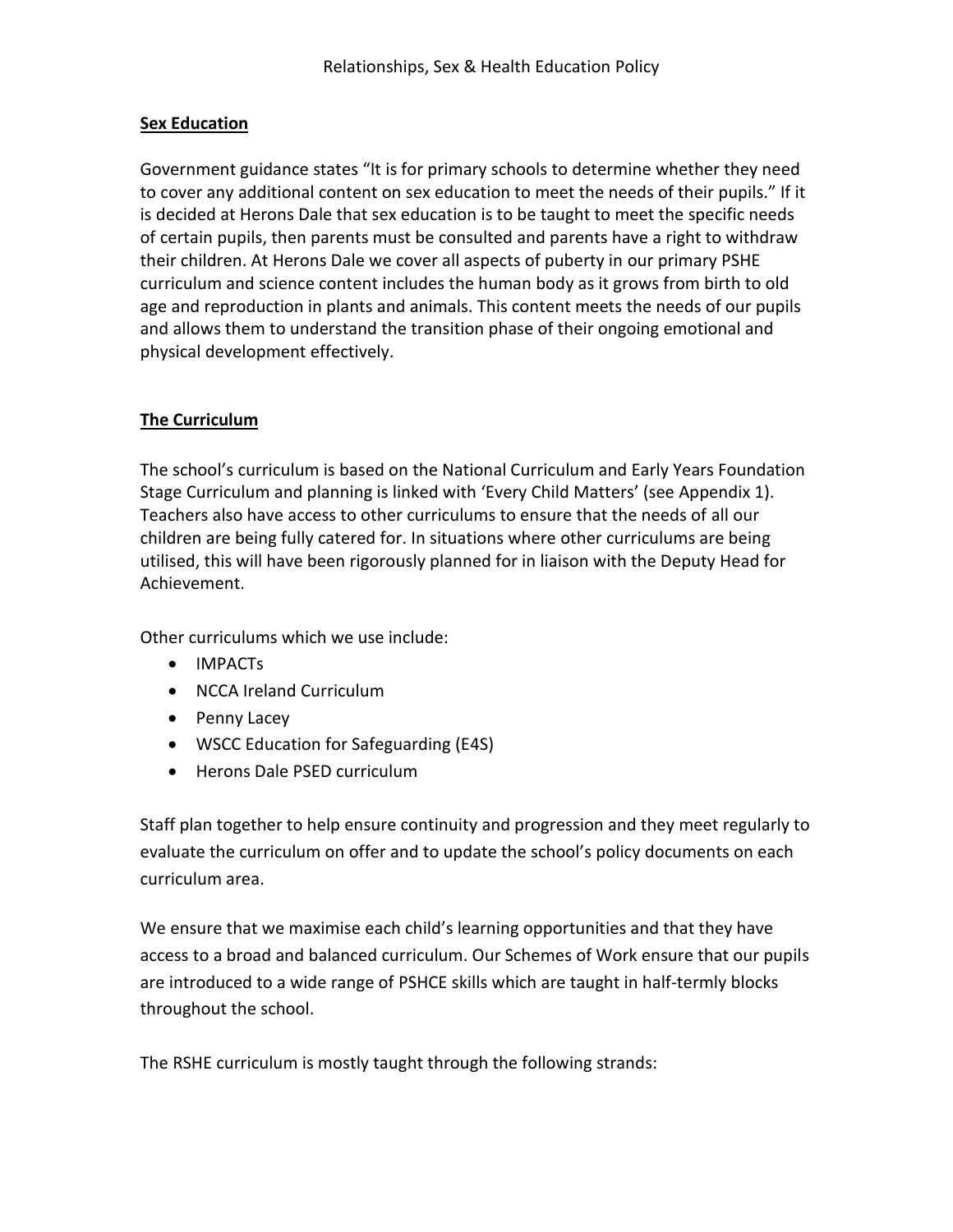# • **Feeling Good About Me/Relationships/Taking Care of Myself**

The Science curriculum, PE curriculum and ICT curriculums also contribute to the teaching of RSHE.

In Years 5 and/or 6, pupils also receive a block of additional sessions, taught by Year 5/6 teachers in the Summer Term. As part of these sessions, boys and girls will have the opportunity to work in single-sex groups. This work centers around all aspects of puberty. Parents will be consulted about what will be taught at the beginning of the Summer Term and invited to meet with staff to discuss topics and any concerns.

Pupils are given opportunities to explore and develop RSHE concepts in a practical and meaningful way. At Herons Dale, pupils are given opportunities to develop and rehearse each of these skills at their own level.

The various curriculums which are used at Herons Dale allow for each pupil to receive a uniquely tailored RSHE experience which is underpinned by an understanding of the above.

Through careful personalised planning and preparation, we aim to ensure that throughout the school children are given opportunities for:

- a personalised teaching approach to make sure that all the children are taught at their appropriate level
- a creative curriculum to ensure that RSHE is not taught only as discrete lessons, but that it is embedded through our topic-based work, so children can use their PSHCE skills in a range of different sessions throughout the day
- practical activities and games
- individual, group and whole class discussions and activities
- open and closed tasks
- PLAY

# **Teachers' Planning, Organisation and Homework**

Each class teacher is responsible for the teaching of RSHE in their class. All teachers will be expected to adapt plans to fit the individual needs of the children and to ensure that learning is developmentally appropriate for each child.

Teachers employ many different strategies and approaches, from Herons Dale's basket of tools, to enhance the teaching of RSHE and these are outlined in the school's Teaching and Learning Policy.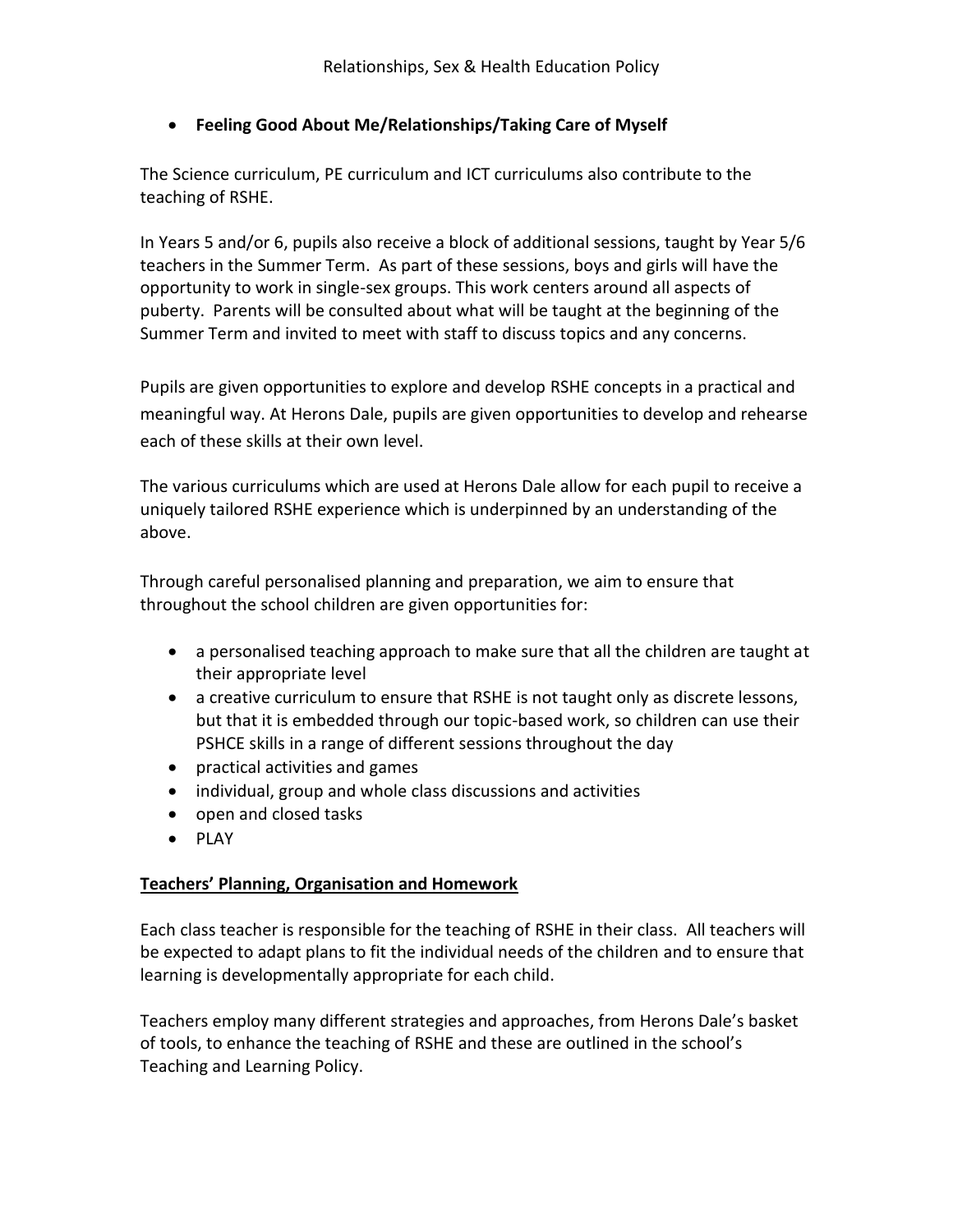We are a total communication school, ensuring that all children have access to the mode of communication that enables them to communicate as effectively as possible. The delivery of RSHE will be supported by relevant communication systems to allow all pupils to access the learning and to share their understanding of concepts.

#### **Assessment for Learning**

Teachers will continuously assess their pupils through questioning, observations and assessing recorded work. In this way short-term assessments will be an informal part of every lesson to check children's understanding and inform future planning. All teachers will assess against the school's bespoke assessment package One Stop Shop (OSS) throughout the term. The Early years teachers will populate OSS in the summer term to support teachers planning and assessment as they move further into the school. All annotations will be made in accordance with Herons Dale's Marking Policy.

Where appropriate, pupils will be encouraged to engage in self and peer assessment.

All progress is celebrated with the children. Feedback is provided to the children in a multitude of ways including verbal, physical, written, stickers, thumbs up, certificates, team points etc. It is delivered in a way which is meaningful for each individual child.

#### **Staff Development**

Staff meetings, Learning Walks, work scrutiny, planning scrutiny and INSET training days will be utilised to support staff in their development as identified through feedback, consultation, data analysis, progress meeting discussions and performance management etc. The sharing of good ideas and good practice is actively encouraged, and opportunities are created to facilitate this.

As appropriate, staff are enabled to attend externally provided training to support their development. Staff meetings are then be used as a platform to disseminate this training. Additionally, guest speakers are invited to school to support staff development.

#### **Partnership With Parents/ guardians**

- Parents are invited to attend a meeting with the PSHE Coordinator and Year 5 and Year 6 class teachers to share the topics which will be covered within the RSHE topic in the summer term.
- Parents have the right to withdraw their child from any RSHE that is provided outside the National Curriculum Science Orders.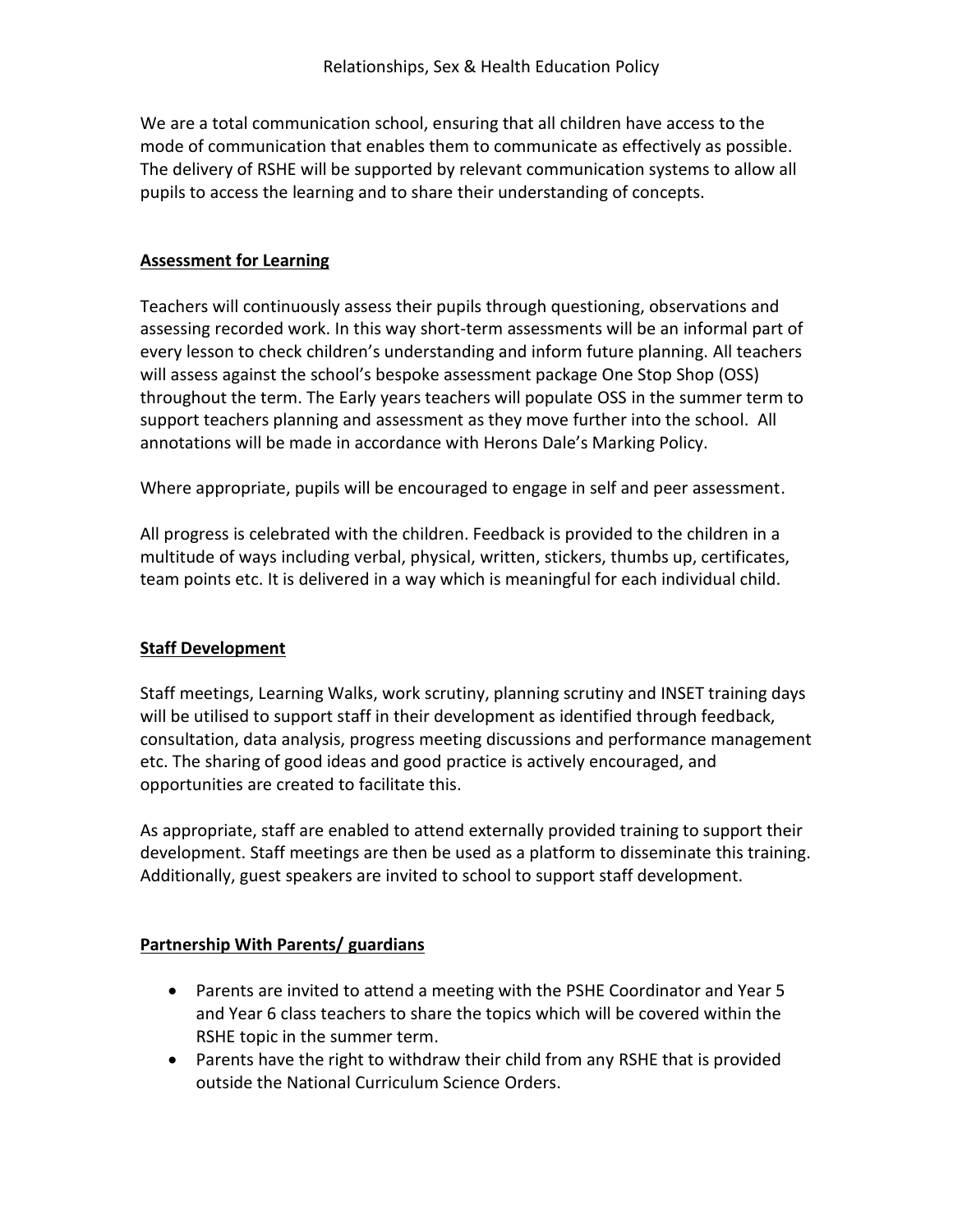- Where there are specific issues which may affect a pupils' ability to deal with the RSHE program, the school will consult with parents/guardians and any other appropriate agencies to meet the needs of the pupil.
- Parents are always welcome to contact the school about any aspect of RSHE.

#### **Resources**

There are a variety of resources stored centrally in the Resource Room. These include books and session resources. The EQUALS scheme provides suggested activities to meet the learning intentions of all our pupils. Online resources specifically for teaching RSHE to SLD and PMLD pupils are also used and detailed on the PSHE medium-term plans. Additional resources and support from the school nurse is used as appropriate.

# **Technology**

Technology will be used in various ways to support teaching and motivate children's learning as often as possible, be it through 'fun' activities to aid learning; reinforcement of data handling or by use of specialist software to encourage, extend or assess progress. Technology will involve the computer, audio-visual aids and iPads etc. All staff will be compliant in adhering to the school Online-Safety Policy and will ensure pupil use all equipment appropriately.

# **Role of the PSHE Coordinator**

In liaison with the Deputy for Achievement, the role of the coordinator is to:

- Audit resources and manage the budget for replenishment
- Undertake work scrutiny
- Undertake planning scrutiny
- Access pupil voice
- Oversee delivery of the curriculum
- Write and update the policy
- Analise data
- Identify CPD needs
- Produce a yearly action plan
- Support staff and signpost to support